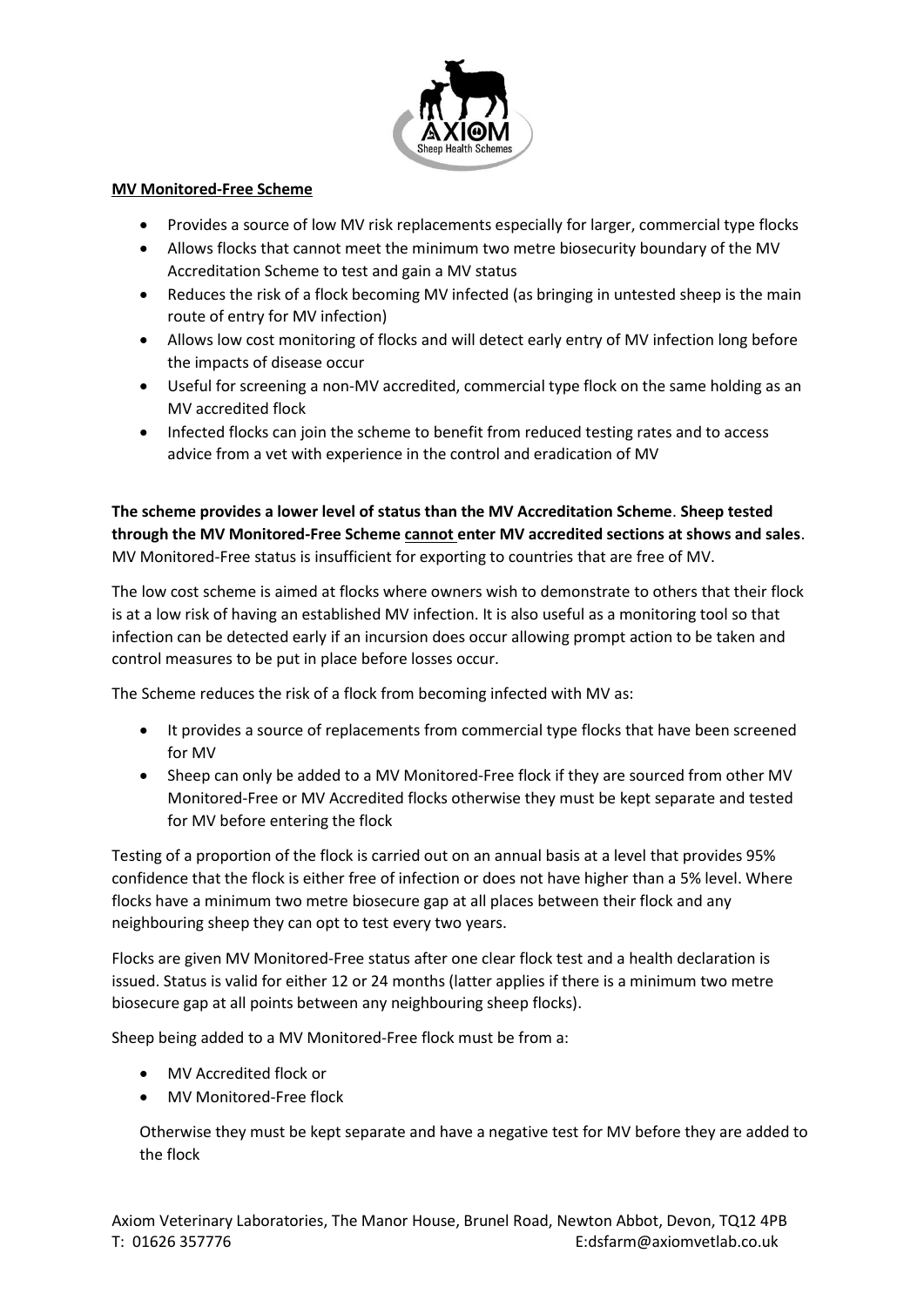

In order to maintain MV Monitored-Free status, testing of a proportion of the flock is required on an annual or two yearly basis (latter if two metre minimum biosecure gap in place). If a clear flock test is obtained the flock will retain MV Monitored-Free status and the number of years that a flock has tested as clear will be shown on the certificate.

If there are separate groups within a flock, with no prolonged mixing between them, then each group must be sampled according to the level in the table before the flock can gain status.

Where possible a minimum two metre biosecure boundary between other flocks is advisable to reduce the risk of infection from entering from neighbouring flocks. To recognise this lower risk flocks with a minimum two metre biosecure gap at all points between neighbouring flocks will be able to opt for two-yearly testing.

Sheep from a MV Monitored-Free flock will lose their status if mixed with non-Monitored-Free sheep. In order to regain MV Monitored-Free status of one clear screen test, the flock/group must be tested, according to the figures in the table, a minimum of six months after the sheep were mixed. Alternatively the non-Monitored-Free sheep that they were mixed with can be tested at the time of removal and if negative the flock/group will regain MV Monitored-Free status and retain the number of years that they have tested as negative.

MV Monitored-Free sheep must not be housed with sheep that have no MV status.

If MV Monitored-Free sheep are attending shows contact with adjacent penned sheep should be minimised where possible e.g. through the use of tarpaulins/plastic sheeting. During judging mouthing should be done by the handler not the judge.

Colostrum can only be used that has obtained from ewes with MV Accredited or MV Monitored-Free status.

Semen and embryos can only be used from sheep that are:

- MV Accredited or
- MV Monitored-Free or
- Blood sampled and have a negative MV result up to two months prior to collection of semen or embryos or at any stage subsequent to collection and prior to use of the semen/embryos.

Equipment that is shared with sheep with no MV status must be cleaned and disinfected before use e.g. livestock trailers.

MV Monitored-Free sheep are considered to be non-accredited for the purposes of the MV Accreditation Scheme.

All sheep must be identifiable with a UK flock number and individual animal number so that blood test results can be matched to individual animals.

The flock's movement records must be available for inspection by the veterinary surgeon at the time of any blood testing for the scheme.

Axiom Veterinary Laboratories are not liable for any losses incurred as a consequence of a member's loss of status or failure to gain status.